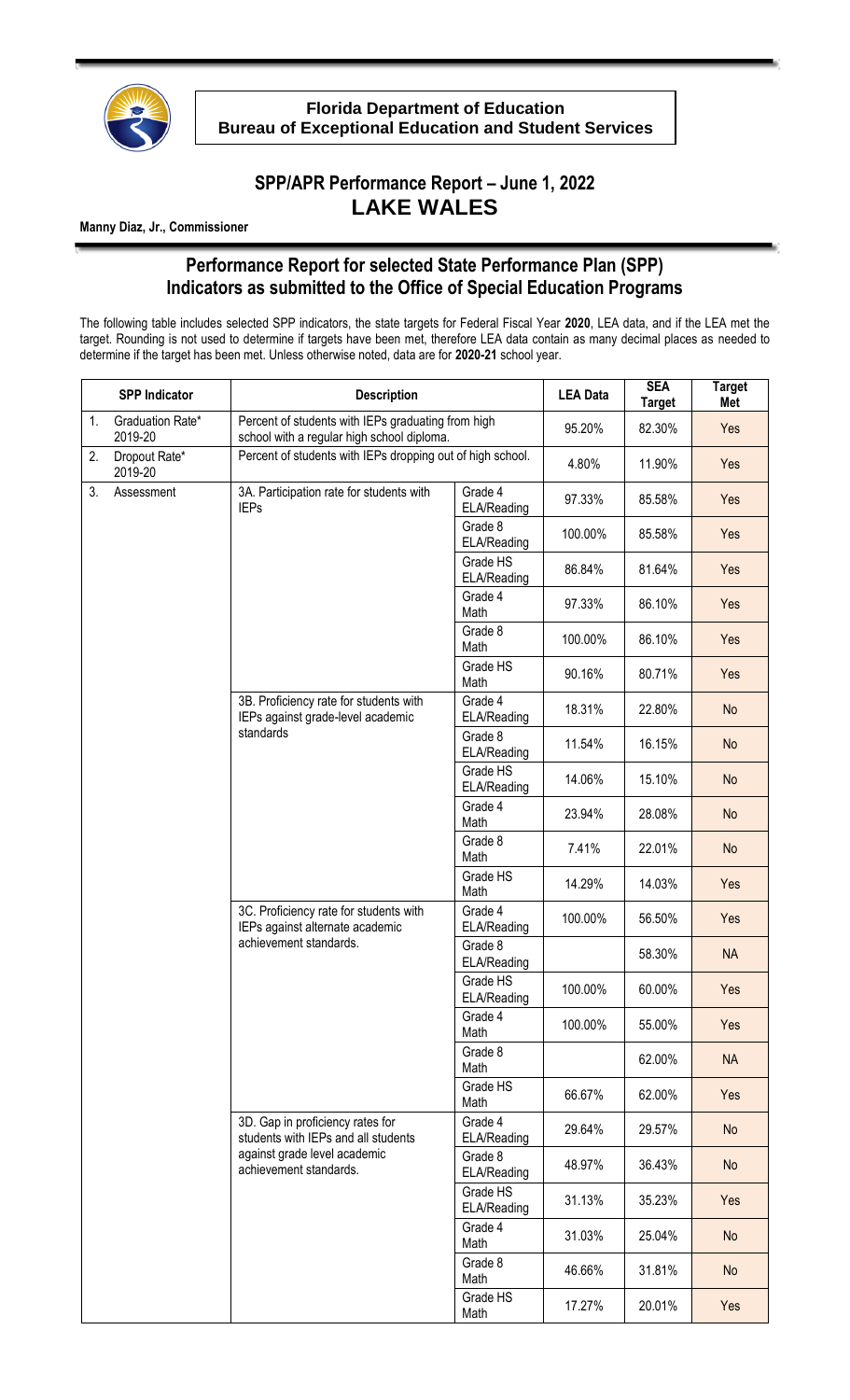| 4. Suspension/Expulsion                                                        |                                                                                                      | 4A. Percent of schools that have a significant<br>discrepancy, as defined by the State, in the rate of<br>suspensions and expulsions of greater than 10 days in a<br>school year for children with IEPs; and                                                                                                                                                                                                                                                                                                                                            |            | 1.4540 | $<$ 3   | Yes       |
|--------------------------------------------------------------------------------|------------------------------------------------------------------------------------------------------|---------------------------------------------------------------------------------------------------------------------------------------------------------------------------------------------------------------------------------------------------------------------------------------------------------------------------------------------------------------------------------------------------------------------------------------------------------------------------------------------------------------------------------------------------------|------------|--------|---------|-----------|
|                                                                                |                                                                                                      | 4B. Percent of LEAs that have: (a) a significant<br>discrepancy, as defined by the State, by race or<br>ethnicity, in the rate of suspensions and expulsions of<br>greater than 10 days in a school year for children with<br>IEPs; and (b) policies, procedures or practices that<br>contribute to the significant discrepancy, as defined by<br>the State, and do not comply with requirements relating<br>to the development and implementation of IEPs, the use<br>of positive behavioral interventions and supports, and<br>procedural safeguards. |            |        | 0%      | Yes       |
| 5.                                                                             | <b>Least Restrictive</b><br>Environment (LRE),<br>students with IEPs<br>aged 6 to 21 years           | 5A. Percent of students served inside the regular class<br>80% or more of the day.                                                                                                                                                                                                                                                                                                                                                                                                                                                                      |            | 84.11% | 76.73%  | Yes       |
|                                                                                |                                                                                                      | 5B. Percent of students served inside regular class<br>less than 40% of the day.                                                                                                                                                                                                                                                                                                                                                                                                                                                                        |            | 9.16%  | 13.35%  | Yes       |
|                                                                                |                                                                                                      | 5C. Percent of students served in separate schools,<br>residential facilities, or homebound or hospital<br>placements.                                                                                                                                                                                                                                                                                                                                                                                                                                  |            | 0.00%  | 3.23%   | Yes       |
| 6.                                                                             | LRE, Children with<br>IEPs aged 3, 4 and<br>5 enrolled in a<br>preschool program                     | 6A. Percent of children attending regular early childhood<br>program and receiving the majority of special education<br>and related services in a regular early childhood<br>program.                                                                                                                                                                                                                                                                                                                                                                   |            |        | 25.93%  | <b>NA</b> |
|                                                                                |                                                                                                      | 6B. Percent of children attending a separate special<br>education class, separate school, or residential facility.                                                                                                                                                                                                                                                                                                                                                                                                                                      |            |        | 60.84%  | <b>NA</b> |
|                                                                                |                                                                                                      | 6C. Percent of children receiving special education and<br>related services in home.                                                                                                                                                                                                                                                                                                                                                                                                                                                                    |            |        | 0.38%   | <b>NA</b> |
| 7.<br>Prekindergarten<br>Outcomes,<br>Percent of<br>preschool<br>children ages |                                                                                                      | 7A(1) Of those preschool children who entered the<br>preschool program below age expectations in positive<br>social-emotional skills, the percent who substantially<br>increased their rate of growth by the time they turned 6<br>years of age or exited the program.                                                                                                                                                                                                                                                                                  |            |        | 75.30%  | <b>NA</b> |
|                                                                                | 3-5 with IEPs<br>(Blank cells<br>indicate no<br>students tested.<br>*Number tested<br>less than 10.) | 7A(2) The percent of preschool children who were<br>functioning within age expectations in positive social-<br>emotional skills by the time they turned 6 years of age<br>or exited the program.                                                                                                                                                                                                                                                                                                                                                        |            |        | 69.80%  | <b>NA</b> |
|                                                                                |                                                                                                      | 7B(1) Of those preschool children who entered the<br>preschool program below age expectations in acquisition<br>and use of knowledge and skills, the percent who<br>substantially increased their rate of growth by the time they<br>turned 6 years of age or exited the program.                                                                                                                                                                                                                                                                       |            |        | 69.80%  | <b>NA</b> |
|                                                                                |                                                                                                      | 7B(2) The percent of preschool children who were<br>functioning within age expectations in acquisition and use of<br>knowledge and skills by the time they turned 6 years of age<br>or exited the program.                                                                                                                                                                                                                                                                                                                                              |            |        | 51.80%  | <b>NA</b> |
|                                                                                |                                                                                                      | 7C(1) Of those preschool children who entered the<br>preschool program below age expectations in use of<br>appropriate behaviors to meet their needs, the percent<br>who substantially increased their rate of growth by the<br>time they turned 6 years of age or exited the program.                                                                                                                                                                                                                                                                  |            |        | 64.60%  | <b>NA</b> |
|                                                                                |                                                                                                      | 7C(2) The percent of preschool children who were<br>functioning within age expectations in use of appropriate<br>behaviors to meet their needs by the time they turned 6<br>years of age or exited the program.                                                                                                                                                                                                                                                                                                                                         |            |        | 68.30%  | <b>NA</b> |
| 8.                                                                             | Parent Involvement                                                                                   | Percent of parents with a child receiving<br>special education services who report that<br>schools facilitated parent involvement as a<br>means of improving services and results<br>for children with disabilities.                                                                                                                                                                                                                                                                                                                                    | Preschool  |        | 82.60%  | <b>NA</b> |
|                                                                                |                                                                                                      |                                                                                                                                                                                                                                                                                                                                                                                                                                                                                                                                                         | School Age | 96.00% | 81.60%  | Yes       |
| 9.                                                                             | Disproportionate<br>representation in<br>special education                                           | District does not demonstrate disproportionate<br>representation of racial and ethnic groups in specific<br>disability categories that is the result of inappropriate<br>identification.                                                                                                                                                                                                                                                                                                                                                                |            |        | 0.00%   | Yes       |
| 10.                                                                            | Disproportionate<br>representation in<br>specific disability<br>categories                           | District does not demonstrate disproportionate<br>representation of racial and ethnic groups in special<br>education and related services, the disproportionality can<br>be attributed to inappropriate identification policies,<br>procedures and practices.                                                                                                                                                                                                                                                                                           |            |        | 0.00%   | Yes       |
|                                                                                | 11. Evaluation within<br>60 days                                                                     | Percent of students referred, with parental consent, for<br>evaluation who were evaluated within 60 calendar days of<br>receiving parental consent for initial evaluation.                                                                                                                                                                                                                                                                                                                                                                              |            | 97.10% | 100.00% | No        |